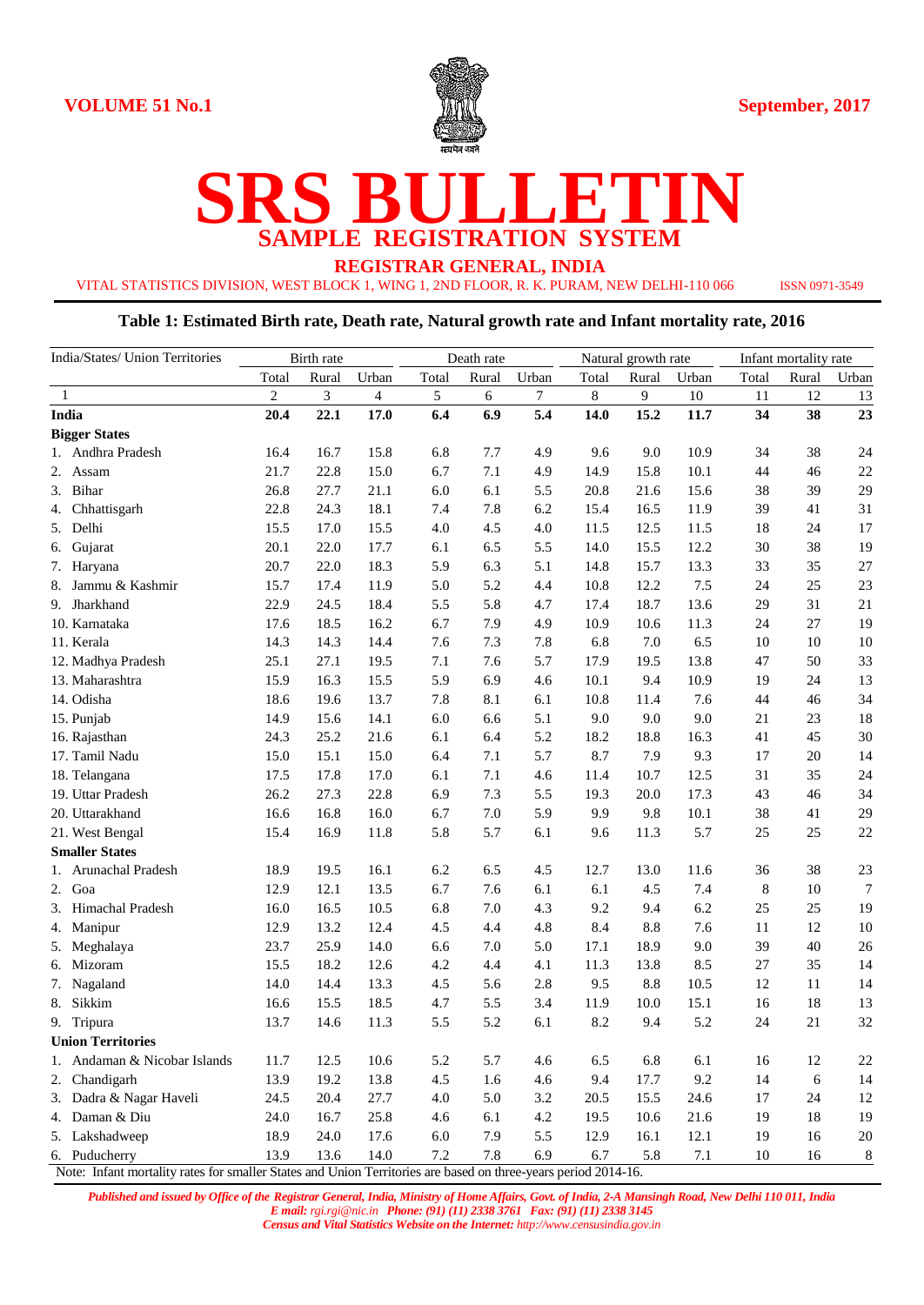|       | India/States/ Union Territories |                  | Death Rate     |                   |                |                |                |                |                |
|-------|---------------------------------|------------------|----------------|-------------------|----------------|----------------|----------------|----------------|----------------|
|       |                                 | Total            |                | <b>Birth Rate</b> | Rural          |                | Urban          | Total          |                |
|       |                                 | Lower<br>Limit   | Upper<br>Limit | Lower<br>Limit    | Upper<br>Limit | Lower<br>Limit | Upper<br>Limit | Lower<br>Limit | Upper<br>Limit |
| 1     |                                 | $\boldsymbol{2}$ | 3              | $\overline{4}$    | $\mathfrak{S}$ | 6              | $\tau$         | 8              | 9              |
| India |                                 | 20.2             | 20.7           | 21.8              | 22.4           | 16.7           | 17.3           | 6.3            | 6.5            |
|       | <b>Bigger States</b>            |                  |                |                   |                |                |                |                |                |
| 1.    | Andhra Pradesh                  | 15.7             | 17.2           | 15.8              | 17.6           | 14.6           | 17.0           | 6.5            | 7.2            |
| 2.    | Assam                           | 20.6             | 22.8           | 21.5              | 24.1           | 14.3           | 15.7           | 6.3            | 7.2            |
| 3.    | Bihar                           | 26.0             | 27.6           | 26.8              | 28.6           | 20.1           | 22.0           | 5.8            | 6.3            |
| 4.    | Chhattisgarh                    | 21.2             | 24.4           | 22.2              | 26.3           | 16.8           | 19.3           | 6.5            | 8.3            |
| 5.    | Delhi                           | 14.3             | 16.8           | 13.6              | 20.4           | 14.2           | 16.8           | 3.5            | 4.5            |
| 6.    | Gujarat                         | 19.2             | 21.0           | 20.9              | 23.2           | 16.4           | 19.0           | 5.7            | 6.4            |
| 7.    | Haryana                         | 19.7             | 21.7           | 20.6              | 23.4           | 17.0           | 19.6           | 5.5            | 6.2            |
| 8.    | Jammu & Kashmir                 | 14.7             | 16.8           | 16.1              | 18.8           | 10.4           | 13.4           | 4.6            | 5.3            |
| 9.    | Jharkhand                       | 21.8             | 24.1           | 22.9              | 26.0           | 17.3           | 19.5           | 5.1            | $6.0\,$        |
| 10.   | Karnataka                       | 16.6             | 18.6           | 17.4              | 19.6           | 14.2           | 18.2           | 6.3            | 7.2            |
| 11.   | Kerala                          | 13.6             | 15.0           | 13.6              | 15.0           | 13.1           | 15.6           | 7.2            | 7.9            |
| 12.   | Madhya Pradesh                  | 24.1             | 26.0           | 25.9              | 28.2           | 18.4           | 20.7           | 6.7            | 7.5            |
| 13.   | Maharashtra                     | 15.4             | 16.5           | 15.5              | 17.0           | 14.7           | 16.3           | 5.6            | 6.2            |
|       | 14. Odisha                      | 17.9             | 19.3           | 18.7              | 20.4           | 12.7           | 14.7           | 7.4            | 8.2            |
|       | 15. Punjab                      | 14.2             | 15.6           | 14.6              | 16.5           | 13.0           | 15.2           | 5.5            | 6.4            |
| 16.   | Rajasthan                       | 23.6             | 24.9           | 24.4              | 26.0           | 20.4           | 22.7           | 5.8            | 6.4            |
| 17.   | Tamil Nadu                      | 14.5             | 15.6           | 14.3              | 15.9           | 14.3           | 15.7           | 6.1            | 6.7            |
| 18.   | Telangana                       | 16.6             | 18.4           | 16.6              | 19.0           | 15.9           | 18.2           | 5.6            | 6.6            |
| 19.   | <b>Uttar Pradesh</b>            | 25.2             | 27.2           | 26.1              | 28.6           | 22.0           | 23.6           | 6.6            | 7.2            |
|       | 20. Uttarakhand                 | 15.9             | 17.3           | 15.9              | 17.7           | 15.0           | 17.0           | 6.2            | 7.2            |
|       | 21. West Bengal                 | 14.7             | 16.1           | 16.1              | 17.8           | 10.6           | 13.0           | 5.5            | 6.1            |
|       | <b>Smaller States</b>           |                  |                |                   |                |                |                |                |                |
| 1.    | Arunachal Pradesh               | 16.8             | 21.0           | 17.2              | 21.8           | 10.8           | 21.5           |                |                |
| 2.    | Goa                             | 11.5             | 14.2           | 10.9              | 13.3           | 11.3           | 15.7           |                |                |
| 3.    | Himachal Pradesh                | 14.9             | 17.0           | 15.3              | 17.6           | 9.3            | 11.7           |                |                |
| 4.    | Manipur                         | 12.0             | 13.8           | 12.3              | 14.1           | 10.6           | 14.1           |                |                |
| 5.    | Meghalaya                       | 21.7             | 25.7           | 23.6              | 28.2           | 11.2           | 16.9           |                |                |
| 6.    | Mizoram                         | 14.1             | 16.9           | 15.8              | 20.6           | 11.2           | 14.0           |                |                |
| 7.    | Nagaland                        | 12.4             | 15.5           | 12.3              | 16.5           | 11.1           | 15.6           |                |                |
| 8.    | Sikkim                          | 15.5             | 17.8           | 14.1              | 16.8           | 16.5           | 20.6           |                |                |
| 9.    | Tripura                         | 12.6             | 14.7           | 13.3              | 15.8           | 9.5            | 13.2           |                |                |
|       | <b>Union Territories</b>        |                  |                |                   |                |                |                |                |                |
| 1.    | Andaman & Nicobar Islands       | 10.7             | 12.8           | 10.9              | 14.1           | 9.5            | 11.8           |                |                |
| 2.    | Chandigarh                      | 10.9             | 16.9           | 16.6              | 21.9           | 10.7           | 16.8           |                |                |
| 3.    | Dadra & Nagar Haveli            | 21.2             | 27.8           | 15.8              | 25.0           | 23.3           | 32.2           |                |                |
| 4.    | Daman & Diu                     | 18.1             | 30.0           | 15.1              | 18.3           | 18.7           | 33.0           |                |                |
| 5.    | Lakshadweep                     | 13.5             | 24.3           | $0.0\,$           | 50.4           | 14.9           | 20.3           |                |                |
| 6.    | Puducherry                      | 12.3             | 15.5           | 12.2              | 14.9           | 11.9           | 16.1           |                |                |

## **Table 2 : Ninety five percent confidence limits (lower and upper limits) for**

 Note : Ninety five percent confidence limits for Birth rate, Death rate and Infant mortality rate have been estimated using the formulae  $BR \pm 2$  S.E.(BR), DR  $\pm 2$  S.E.(DR) and IMR  $\pm 2$  S.E.(IMR) respectively.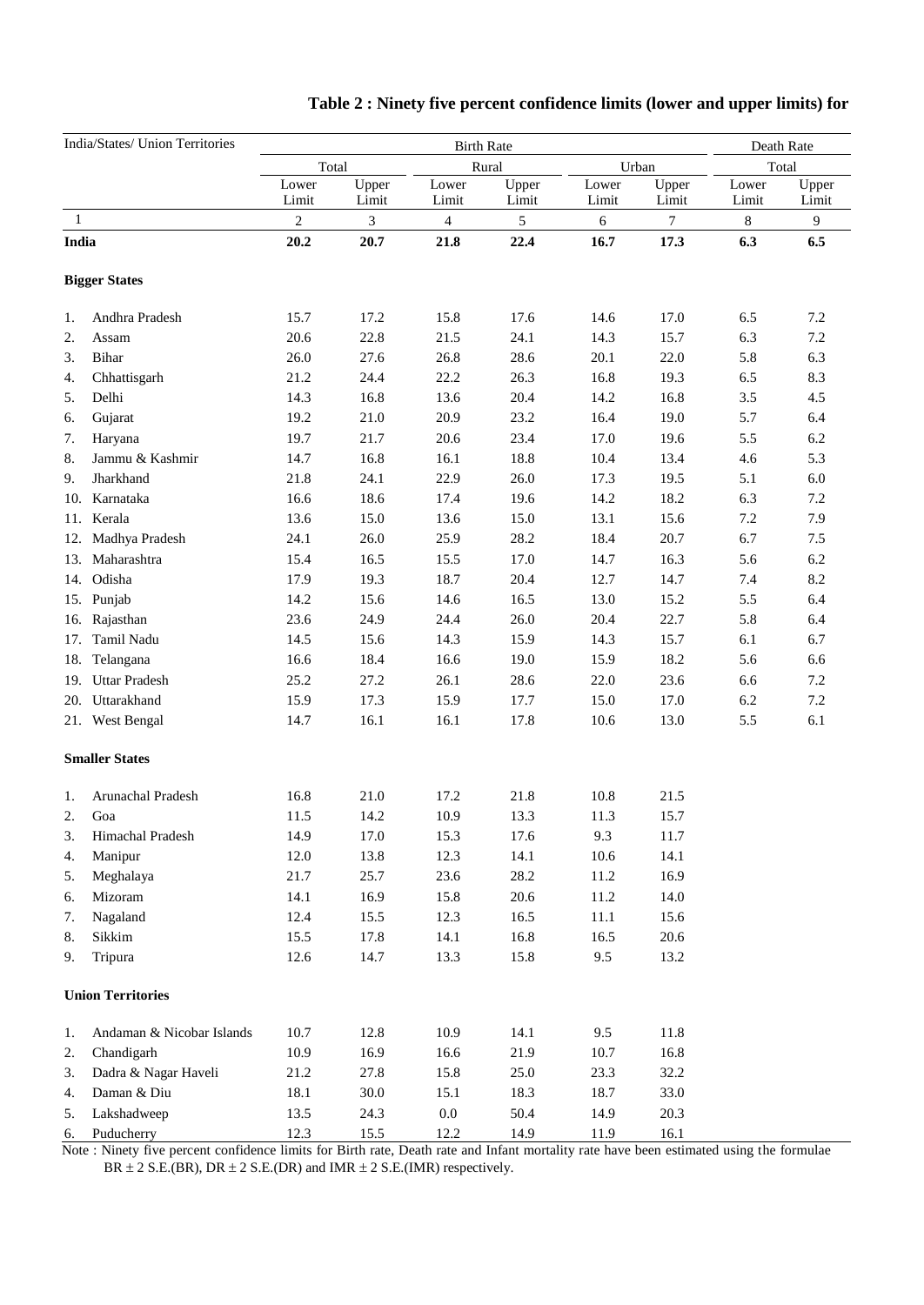| Death Rate |       |       |       |       | <b>Infant Mortality Rate</b> | India/States/ Union Territories |       |             |       |                       |
|------------|-------|-------|-------|-------|------------------------------|---------------------------------|-------|-------------|-------|-----------------------|
| Rural      |       |       | Urban |       | Total<br>Rural<br>Urban      |                                 |       |             |       |                       |
| Lower      | Upper | Lower | Upper | Lower | Upper                        | Lower                           | Upper | Lower       | Upper |                       |
| Limit      | Limit | Limit | Limit | Limit | Limit                        | Limit                           | Limit | Limit       | Limit |                       |
| 10         | 11    | 12    | 13    | 14    | 15                           | 16                              | 17    | 18          | 19    | $\mathbf{1}$          |
| 6.8        | 7.0   | 5.2   | 5.5   | 33    | 36                           | 37                              | 40    | 21          | 25    | India                 |
|            |       |       |       |       |                              |                                 |       |             |       |                       |
|            |       |       |       |       |                              |                                 |       |             |       | <b>Bigger States</b>  |
|            |       |       |       |       |                              |                                 |       |             |       |                       |
| 7.2        | 8.1   | 4.2   | 5.5   | 28    | 39                           | 31                              | 44    | 15          | 33    | Andhra Pradesh<br>1.  |
| 6.6        | 7.6   | 4.4   | 5.4   | 38    | 49                           | 40                              | 52    | 15          | 30    | 2.<br>Assam           |
| 5.8        | 6.4   | 5.1   | 5.9   | 33    | 42                           | 34                              | 44    | 22          | 37    | Bihar<br>3.           |
| 6.7        | 8.9   | 5.0   | 7.3   | 30    | 47                           | 31                              | 50    | 14          | 49    | Chhattisgarh<br>4.    |
| 2.7        | 6.3   | 3.5   | 4.5   | 12    | 24                           | 11                              | 37    | 11          | 24    | Delhi<br>5.           |
| 6.0        | 7.0   | 5.0   | 6.0   | 26    | 35                           | 32                              | 44    | 12          | 25    | Gujarat<br>6.         |
| 5.8        | 6.8   | 4.5   | 5.6   | 27    | 38                           | 30                              | 41    | 16          | 37    | 7.<br>Haryana         |
| 4.8        | 5.7   | 3.8   | 5.0   | 18    | 31                           | 18                              | 31    | 7           | 39    | Jammu & Kashmir<br>8. |
| 5.2        | 6.3   | 4.3   | 5.2   | 22    | 36                           | 22                              | 40    | 11          | 31    | Jharkhand<br>9.       |
| 7.4        | 8.4   | 4.0   | 5.9   | 19    | 30                           | 21                              | 33    | 7           | 31    | 10. Karnataka         |
| 6.9        | 7.7   | 7.2   | 8.5   | 6     | 14                           | $\tau$                          | 14    | 3           | 17    | 11. Kerala            |
| 7.2        | 8.1   | 5.1   | 6.3   | 42    | 51                           | 45                              | 56    | 24          | 41    | 12. Madhya Pradesh    |
| 6.4        | 7.3   | 4.3   | 5.0   | 16    | 22                           | 20                              | 28    | $\,$ 8 $\,$ | 18    | 13. Maharashtra       |
| 7.7        | 8.6   | 5.3   | 6.9   | 39    | 50                           | 40                              | 52    | 19          | 49    | 14. Odisha            |
| 6.0        | 7.2   | 4.4   | 5.8   | 15    | 26                           | 15                              | 30    | 9           | 26    | 15. Punjab            |
| 6.0        | 6.7   | 4.4   | 6.0   | 36    | 46                           | 39                              | 50    | 19          | 40    | 16. Rajasthan         |
| 6.7        | 7.6   | 5.3   | 6.1   | 14    | 20                           | 16                              | 25    | 9           | 19    | 17. Tamil Nadu        |
| 6.4        | 7.7   | 3.8   | 5.3   | 25    | 37                           | 27                              | 42    | 14          | 35    | 18. Telangana         |
| 7.0        | 7.7   | 5.1   | 5.9   | 39    | 48                           | 41                              | 51    | 26          | 43    | 19. Uttar Pradesh     |
| 6.4        | 7.6   | 5.4   | 6.4   | 30    | 45                           | 31                              | 50    | 21          | 38    | 20. Uttarakhand       |
| 5.3        | 6.0   | 5.5   | 6.7   | 20    | 30                           | 19                              | 31    | 13          | 32    | 21. West Bengal       |

### **Birth Rate, Death Rate and Infant Mortality Rate, 2016**

**Smaller States**

- 1. Arunachal Pradesh
- 2. Goa
- 3. Himachal Pradesh
- 4. Manipur
- 5. Meghalaya
- 6. Mizoram
- 7. Nagaland
- 8. Sikkim
- 9. Tripura

#### **Union Territories**

- 1. Andaman & Nicobar Islands
- 2. Chandigarh
- 3. Dadra & Nagar Haveli
- 4. Daman & Diu
- 5. Lakshadweep
- 6. Puducherry

Confidence limits of Death Rate and Infant Mortality Rate for smaller States and Union Territories have not been presented due to small sample size and very large variations between the Upper and Lower tolerance limits.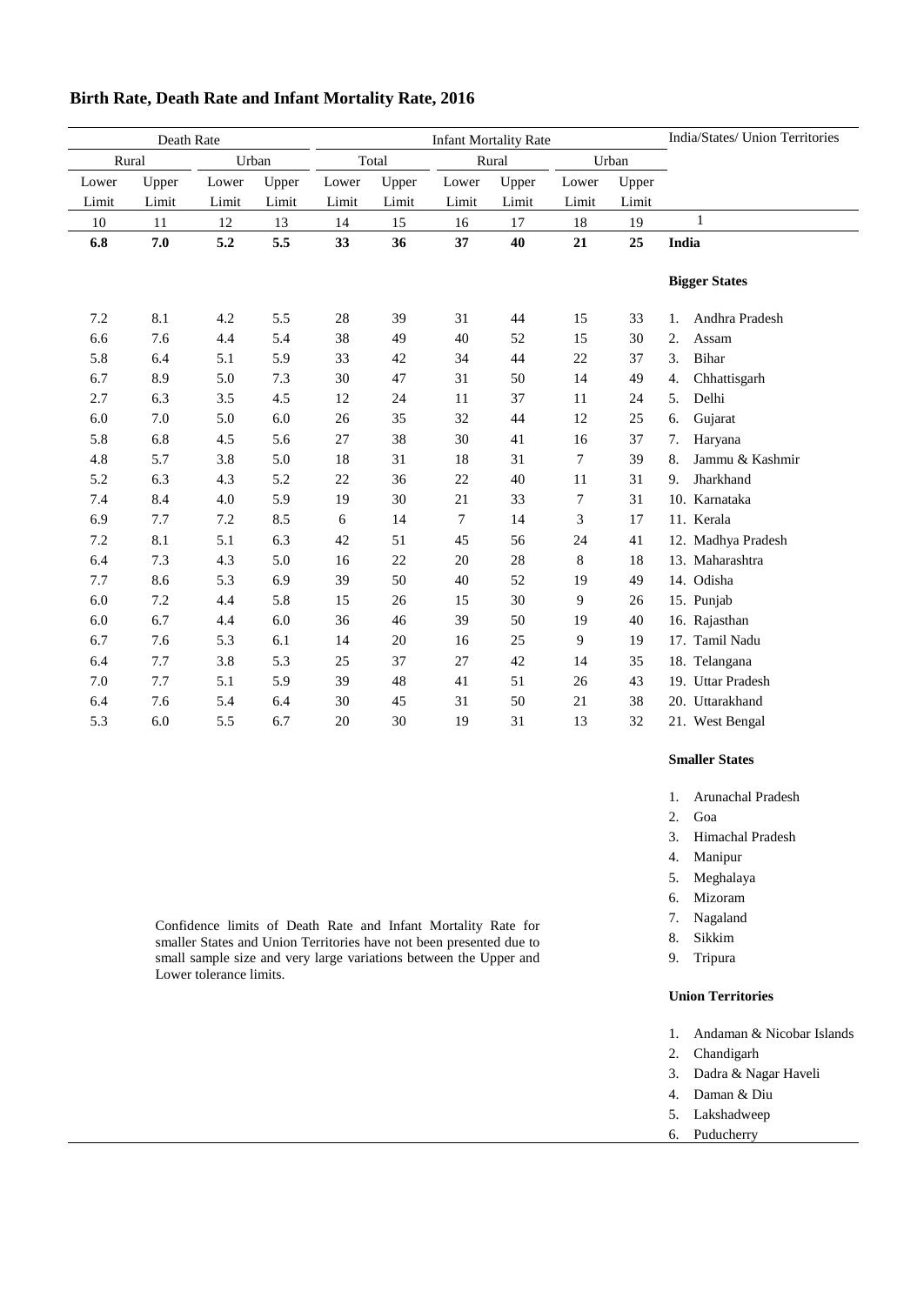| India/States/ Union Territories |                           | Total          |            |                |       | Rural   |         | Urban   |         |         |  |
|---------------------------------|---------------------------|----------------|------------|----------------|-------|---------|---------|---------|---------|---------|--|
|                                 |                           | Total          | Male       | Female         | Total | Male    | Female  | Total   | Male    | Female  |  |
| 1                               |                           | $\overline{c}$ | 3          | $\overline{4}$ | 5     | 6       | 7       | $\,8\,$ | 9       | 10      |  |
|                                 |                           |                |            |                |       |         |         |         |         |         |  |
| India                           |                           | 6.4            | 6.8        | 5.9            | 6.9   | 7.3     | 6.4     | 5.4     | 5.8     | 4.9     |  |
|                                 | <b>Bigger States</b>      |                |            |                |       |         |         |         |         |         |  |
| 1.                              | Andhra Pradesh            | 6.8            | 7.5        | 6.1            | 7.7   | 8.4     | 6.8     | 4.9     | 5.2     | 4.5     |  |
| 2.                              | Assam                     | 6.7            | 7.4        | 6.0            | 7.1   | 7.8     | 6.3     | 4.9     | 5.5     | 4.3     |  |
| 3.                              | Bihar                     | 6.0            | 6.0        | 6.0            | 6.1   | 6.1     | 6.1     | 5.5     | 5.4     | 5.5     |  |
| 4.                              | Chhattisgarh              | 7.4            | 7.8        | 7.0            | 7.8   | 8.3     | 7.3     | 6.2     | 6.4     | 5.9     |  |
| 5.                              | Delhi                     | 4.0            | 4.5        | $3.5$          | 4.5   | 4.6     | 4.4     | 4.0     | 4.5     | 3.5     |  |
| 6.                              | Gujarat                   | 6.1            | 6.6        | 5.5            | 6.5   | 7.4     | 5.6     | 5.5     | 5.6     | 5.4     |  |
| 7.                              | Haryana                   | 5.9            | 6.5        | 5.2            | 6.3   | 7.0     | 5.5     | 5.1     | 5.5     | 4.5     |  |
| 8.                              | Jammu & Kashmir           | 5.0            | 5.8        | 4.1            | 5.2   | 6.1     | 4.3     | 4.4     | 5.1     | 3.6     |  |
| 9.                              | Jharkhand                 | 5.5            | 5.1        | 6.0            | 5.8   | 5.2     | 6.4     | 4.7     | 5.0     | 4.5     |  |
| 10.                             | Karnataka                 | 6.7            | 7.2        | 6.2            | 7.9   | 8.5     | 7.3     | 4.9     | 5.2     | 4.6     |  |
| 11.                             | Kerala                    | 7.6            | 8.5        | 6.7            | 7.3   | 8.2     | 6.4     | 7.8     | 8.9     | 6.9     |  |
| 12.                             | Madhya Pradesh            | 7.1            | 7.8        | 6.4            | 7.6   | 8.4     | 6.8     | 5.7     | 6.1     | 5.4     |  |
| 13.                             | Maharashtra               | 5.9            | 6.2        | 5.5            | 6.9   | 6.9     | 6.8     | 4.6     | 5.3     | 3.9     |  |
| 14.                             | Odisha                    | 7.8            | 8.5        | 7.1            | 8.1   | 8.9     | 7.3     | 6.1     | 6.4     | 5.8     |  |
|                                 | 15. Punjab                | 6.0            | 6.4        | 5.4            | 6.6   | 7.0     | 6.1     | 5.1     | 5.7     | 4.4     |  |
| 16.                             | Rajasthan                 | 6.1            | 6.7        | 5.4            | 6.4   | 7.2     | 5.5     | 5.2     | 5.2     | 5.2     |  |
| 17.                             | Tamil Nadu                | 6.4            | 7.2        | 5.5            | 7.1   | 8.0     | 6.3     | 5.7     | 6.5     | 4.8     |  |
| 18.                             | Telangana                 | 6.1            | 6.7        | 5.4            | 7.1   | 7.8     | 6.2     | 4.6     | 4.9     | 4.2     |  |
|                                 | 19. Uttar Pradesh         | 6.9            | 7.0        | 6.7            | 7.3   | 7.5     | 7.1     | 5.5     | 5.6     | 5.4     |  |
|                                 | 20. Uttarakhand           | 6.7            | 7.9        | 5.5            | 7.0   | 8.4     | 5.6     | 5.9     | 6.8     | 5.0     |  |
|                                 | 21. West Bengal           | 5.8            | 6.1        | 5.5            | 5.7   | 6.0     | 5.3     | 6.1     | 6.5     | 5.8     |  |
|                                 | <b>Smaller States</b>     |                |            |                |       |         |         |         |         |         |  |
| 1.                              | Arunachal Pradesh         | 6.2            | 6.0        | 6.4            | 6.5   | 6.3     | 6.8     | 4.5     | 4.8     | 4.1     |  |
| 2.                              | Goa                       | 6.7            | 7.7        | 5.7            | 7.6   | 8.4     | 6.8     | 6.1     | 7.2     | 4.9     |  |
| 3.                              | Himachal Pradesh          | 6.8            | $\ \, 8.0$ | 5.6            | 7.0   | 8.3     | 5.8     | 4.3     | 5.0     | 3.6     |  |
| 4.                              | Manipur                   | 4.5            | 5.1        | 3.9            | 4.4   | 5.2     | 3.5     | 4.8     | 5.0     | 4.5     |  |
| 5.                              | Meghalaya                 | 6.6            | 7.7        | 5.5            | 7.0   | 8.2     | 5.7     | 5.0     | 5.6     | 4.5     |  |
| 6.                              | Mizoram                   | 4.2            | 4.7        | 3.7            | 4.4   | 4.4     | 4.3     | 4.1     | 5.1     | 3.1     |  |
| 7.                              | Nagaland                  | $4.5\,$        | 4.9        | 4.1            | 5.6   | 6.6     | $4.4\,$ | $2.8\,$ | $2.2\,$ | 3.5     |  |
| 8.                              | Sikkim                    | 4.7            | 5.6        | 3.7            | 5.5   | 6.7     | 4.1     | 3.4     | 3.8     | 3.1     |  |
| 9.                              | Tripura                   | 5.5            | 5.9        | 5.0            | 5.2   | $6.0\,$ | 4.4     | 6.1     | 5.7     | 6.5     |  |
|                                 | <b>Union Territories</b>  |                |            |                |       |         |         |         |         |         |  |
| 1.                              | Andaman & Nicobar Islands | 5.2            | 6.1        | 4.3            | 5.7   | 7.1     | $4.2\,$ | 4.6     | 4.8     | 4.3     |  |
| 2.                              | Chandigarh                | 4.5            | 5.0        | $4.0\,$        | 1.6   | 1.7     | 1.4     | 4.6     | 5.1     | $4.0\,$ |  |
| 3.                              | Dadra & Nagar Haveli      | 4.0            | 4.0        | 3.9            | 5.0   | 4.9     | 5.1     | 3.2     | 3.4     | 2.8     |  |
| 4.                              | Daman & Diu               | 4.6            | 5.0        | 4.1            | 6.1   | 6.7     | 5.4     | $4.2\,$ | 4.6     | 3.7     |  |
| 5.                              | Lakshadweep               | 6.0            | 7.1        | 4.9            | 7.9   | 8.1     | 7.7     | 5.5     | 6.8     | $4.2\,$ |  |
| 6.                              | Puducherry                | $7.2\,$        | 9.7        | $4.8\,$        | 7.8   | 10.8    | 4.9     | 6.9     | 9.3     | 4.7     |  |

## **Table 3: Death rate by sex and residence, 2016**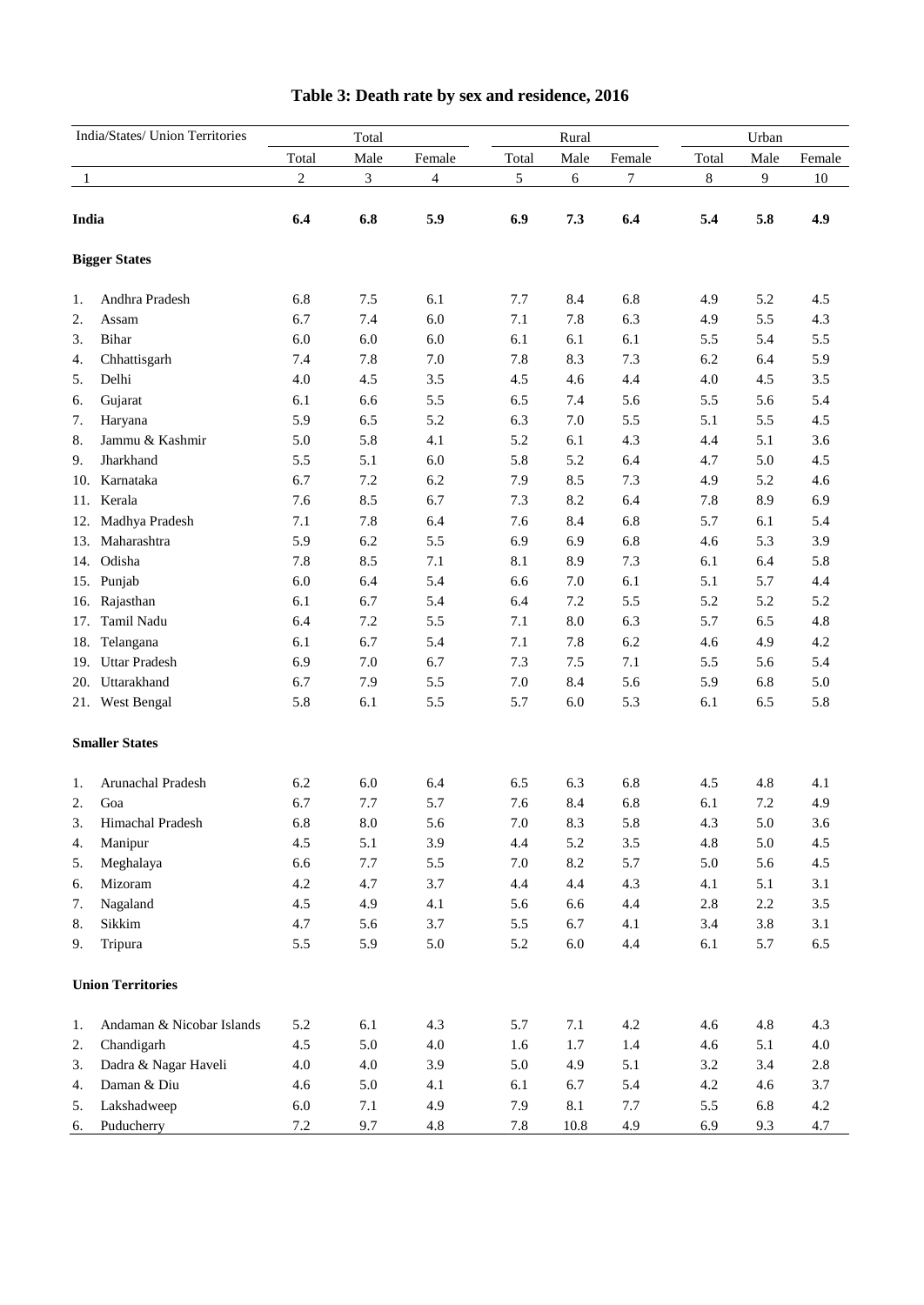|       | India/States/ Union Territories | Total          |             |        |       | Rural |                                                                 | Urban  |        |                                                                                                                                         |  |
|-------|---------------------------------|----------------|-------------|--------|-------|-------|-----------------------------------------------------------------|--------|--------|-----------------------------------------------------------------------------------------------------------------------------------------|--|
|       |                                 | Total          | Male        | Female | Total | Male  | Female                                                          | Total  | Male   | Female                                                                                                                                  |  |
| 1     |                                 | $\overline{c}$ | 3           | 4      | 5     | 6     | 7                                                               | 8      | 9      | 10                                                                                                                                      |  |
| India |                                 | 34             | 33          | 36     | 38    | 37    | 40                                                              | 23     | $22\,$ | 25                                                                                                                                      |  |
|       | <b>Bigger States</b>            |                |             |        |       |       |                                                                 |        |        |                                                                                                                                         |  |
|       |                                 |                |             |        |       |       |                                                                 |        |        |                                                                                                                                         |  |
| 1.    | Andhra Pradesh                  | 34             | 33          | 35     | 38    | 37    | 38                                                              | 24     | 23     | 26                                                                                                                                      |  |
| 2.    | Assam                           | 44             | 43          | 45     | 46    | 45    | 47                                                              | 22     | $22\,$ | $22\,$                                                                                                                                  |  |
| 3.    | Bihar                           | 38             | 31          | 46     | 39    | 31    | 47                                                              | 29     | 26     | 34                                                                                                                                      |  |
| 4.    | Chhattisgarh                    | 39             | 39          | 38     | 41    | 41    | 40                                                              | 31     | 31     | 31                                                                                                                                      |  |
| 5.    | Delhi                           | 18             | 18          | 17     | 24    | 23    | 25                                                              | 17     | 18     | 16                                                                                                                                      |  |
| 6.    | Gujarat                         | 30             | 31          | 30     | 38    | 39    | 37                                                              | 19     | 18     | 19                                                                                                                                      |  |
| 7.    | Haryana                         | 33             | 31          | 35     | 35    | 33    | 38                                                              | 27     | 26     | $28\,$                                                                                                                                  |  |
| 8.    | Jammu & Kashmir                 | 24             | 24          | 25     | 25    | 24    | 26                                                              | 23     | 23     | 23                                                                                                                                      |  |
| 9.    | Jharkhand                       | 29             | 27          | 31     | 31    | 28    | 34                                                              | 21     | 22     | $20\,$                                                                                                                                  |  |
|       | 10. Karnataka                   | 24             | 22          | 27     | 27    | 25    | 30                                                              | 19     | 17     | 21                                                                                                                                      |  |
|       | 11. Kerala                      | 10             | 9           | 11     | 10    | 10    | 11                                                              | 10     | 8      | 11                                                                                                                                      |  |
|       | 12. Madhya Pradesh              | 47             | 49          | 44     | 50    | 53    | 47                                                              | 33     | 34     | 31                                                                                                                                      |  |
|       | 13. Maharashtra                 | 19             | 18          | 19     | 24    | 22    | 25                                                              | 13     | 13     | 13                                                                                                                                      |  |
|       | 14. Odisha                      | 44             | 44          | 44     | 46    | 45    | 46                                                              | 34     | 36     | 31                                                                                                                                      |  |
|       | 15. Punjab                      | 21             | 20          | 21     | 23    | 23    | 23                                                              | 18     | 17     | 18                                                                                                                                      |  |
|       | 16. Rajasthan                   | 41             | 39          | 44     | 45    | 42    | 47                                                              | 30     | 27     | 33                                                                                                                                      |  |
| 17.   | Tamil Nadu                      | 17             | 18          | 17     | 20    | 22    | 18                                                              | 14     | 14     | 15                                                                                                                                      |  |
|       | 18. Telangana                   | 31             | 31          | 30     | 35    | 36    | 33                                                              | 24     | 24     | 25                                                                                                                                      |  |
|       | 19. Uttar Pradesh               | 43             | 41          | 45     | 46    | 45    | 47                                                              | 34     | 29     | 40                                                                                                                                      |  |
|       | 20. Uttarakhand                 | 38             | 36          | 41     | 41    | 39    | 44                                                              | 29     | 27     | 32                                                                                                                                      |  |
|       | 21. West Bengal                 | 25             | 24          | 26     | 25    | 25    | 26                                                              | $22\,$ | 22     | 23                                                                                                                                      |  |
|       | <b>Smaller States</b>           |                |             |        |       |       |                                                                 |        |        |                                                                                                                                         |  |
| 1.    | Arunachal Pradesh               | 36             | 35          | 37     |       |       |                                                                 |        |        |                                                                                                                                         |  |
| 2.    | Goa                             | $\bf 8$        | $\,$ 8 $\,$ | 9      |       |       |                                                                 |        |        |                                                                                                                                         |  |
| 3.    | Himachal Pradesh                | 25             | 23          | 26     |       |       |                                                                 |        |        |                                                                                                                                         |  |
| 4.    | Manipur                         | 11             | $10\,$      | 13     |       |       |                                                                 |        |        |                                                                                                                                         |  |
| 5.    | Meghalaya                       | 39             | 41          | 37     |       |       |                                                                 |        |        |                                                                                                                                         |  |
| 6.    | Mizoram                         | $27\,$         | $26\,$      | 29     |       |       |                                                                 |        |        |                                                                                                                                         |  |
| 7.    | Nagaland                        | 12             | 5           | 21     |       |       |                                                                 |        |        |                                                                                                                                         |  |
| 8.    | Sikkim                          | 16             | 13          | 19     |       |       |                                                                 |        |        |                                                                                                                                         |  |
| 9.    | Tripura                         | 24             | $25\,$      | $22\,$ |       |       |                                                                 |        |        | Infant mortality rates for smaller States and Union Territories are<br>based on three-years period 2014-16. On account of wide year-to- |  |
|       |                                 |                |             |        |       |       |                                                                 |        |        | year fluctuations due to inadequate sample size, the infant mortality                                                                   |  |
|       | <b>Union Territories</b>        |                |             |        |       |       | rate by sex, separately for rural and urban areas is not given. |        |        |                                                                                                                                         |  |
| 1.    | Andaman & Nicobar Islands       | 16             | 15          | 17     |       |       |                                                                 |        |        |                                                                                                                                         |  |
| 2.    | Chandigarh                      | 14             | 13          | 14     |       |       |                                                                 |        |        |                                                                                                                                         |  |
| 3.    | Dadra & Nagar Haveli            | $17\,$         | 16          | 17     |       |       |                                                                 |        |        |                                                                                                                                         |  |
| 4.    | Daman & Diu                     | 19             | 19          | 19     |       |       |                                                                 |        |        |                                                                                                                                         |  |
| 5.    | Lakshadweep                     | 19             | $22\,$      | 15     |       |       |                                                                 |        |        |                                                                                                                                         |  |
| 6.    | Puducherry                      | 10             | 9           | 12     |       |       |                                                                 |        |        |                                                                                                                                         |  |

## **Table 4: Infant mortality rate by sex and residence, 2016**